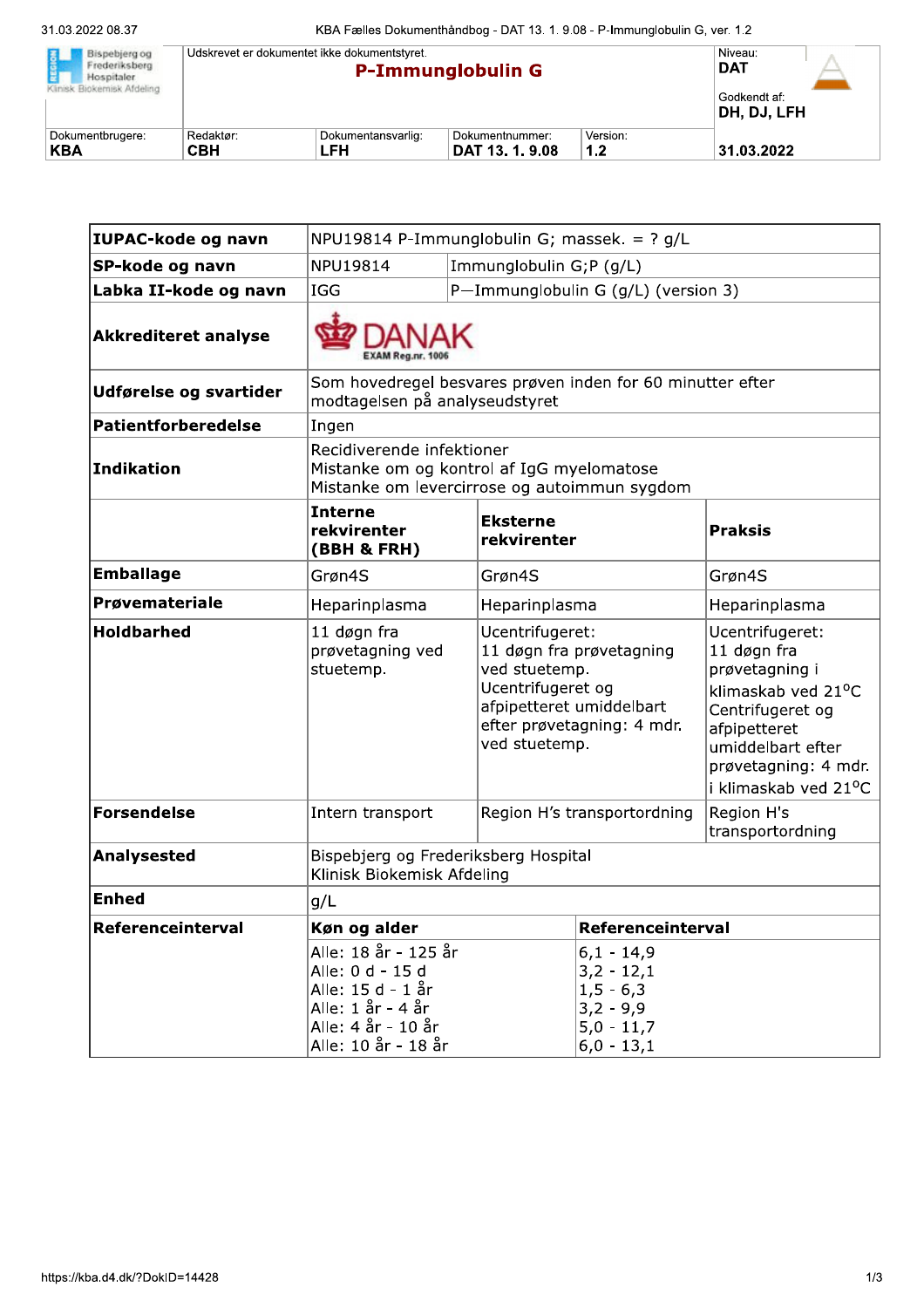| Beslutningsgrænse      | Ikke relevant                 |             |                  |  |
|------------------------|-------------------------------|-------------|------------------|--|
| Alarm- / ringegrænse   | Ikke relevant                 |             |                  |  |
| Måleområde             | $ 3,0-50,0 $                  |             |                  |  |
| Svarafgivelsesinterval | $ 3,0-275$ (fortynding 1:5,5) |             |                  |  |
|                        | Nedre grænse                  | Øvre grænse | <b>Decimaler</b> |  |
| <b>Svarformat</b>      | 3,00                          | 9,99        |                  |  |
|                        | 100                           | 275         |                  |  |

| Analysemetode                                              | Immunturbidimetri                                                                                                                                                                                    |                                                       |        |  |
|------------------------------------------------------------|------------------------------------------------------------------------------------------------------------------------------------------------------------------------------------------------------|-------------------------------------------------------|--------|--|
| <b>Apparatur</b>                                           | Roche Diagnostics - Cobas 8000, c 702 modul                                                                                                                                                          |                                                       |        |  |
| Sporbarhed                                                 | Metoden er standardiseret over for referencemateriale fra IRMM<br>(Institute for Reference Materials and Measurements) BCR470/CRM<br>470 (RPPHS - Reference Preparation for Proteins in Human Serum) |                                                       |        |  |
| <b>Intern kvalitetskontrol</b>                             | <b>BIORAD Liquichek Immunology</b><br>Control level 1                                                                                                                                                | <b>BIORAD Liquichek Immunology</b><br>Control level 3 |        |  |
| Kontrolniveau                                              | 7,2                                                                                                                                                                                                  | 17,1                                                  |        |  |
| Intermediær præcision<br>$(CV\% )$                         | 7,5%                                                                                                                                                                                                 | 7,5%                                                  |        |  |
| <b>Ekspanderet</b><br>måleusikkerhed $(k=2)$               | 15,0 %                                                                                                                                                                                               | 15,0 %                                                |        |  |
| mindste klinisk signifikante forskel på 2 svar skønnet til | Ved 2 prøver på samme patient (målt med ovennævnte analysemetode) er den                                                                                                                             |                                                       | 24,2 % |  |
| <b>Ekstern kvalitetskontrol</b>                            | Labquality - 3391 FI - Almen klinisk biokemi, Serum B og C<br>6 udsendelser per år i 2 niveauer                                                                                                      |                                                       |        |  |
| <b>Specificitet / interferens</b>                          | Analysen er upåvirket af:<br>Icterus (bilirubin) I-indeks < 60 mg/dL (1026 µmol/L)<br>Hæmolyse (hæmoglobin) H-indeks < 1000 mg/dL (621 µmol/L)<br>Lipæmi (intralipid) L-indeks < 2000                |                                                       |        |  |
| <b>Bemærkninger</b>                                        | Ingen                                                                                                                                                                                                |                                                       |        |  |
| <b>Reference</b>                                           | Roche - Metodeblad_IGG - 2017-03<br>V8.0; Roche_Metodeblad_IGG_2020-07 V14.0                                                                                                                         |                                                       |        |  |